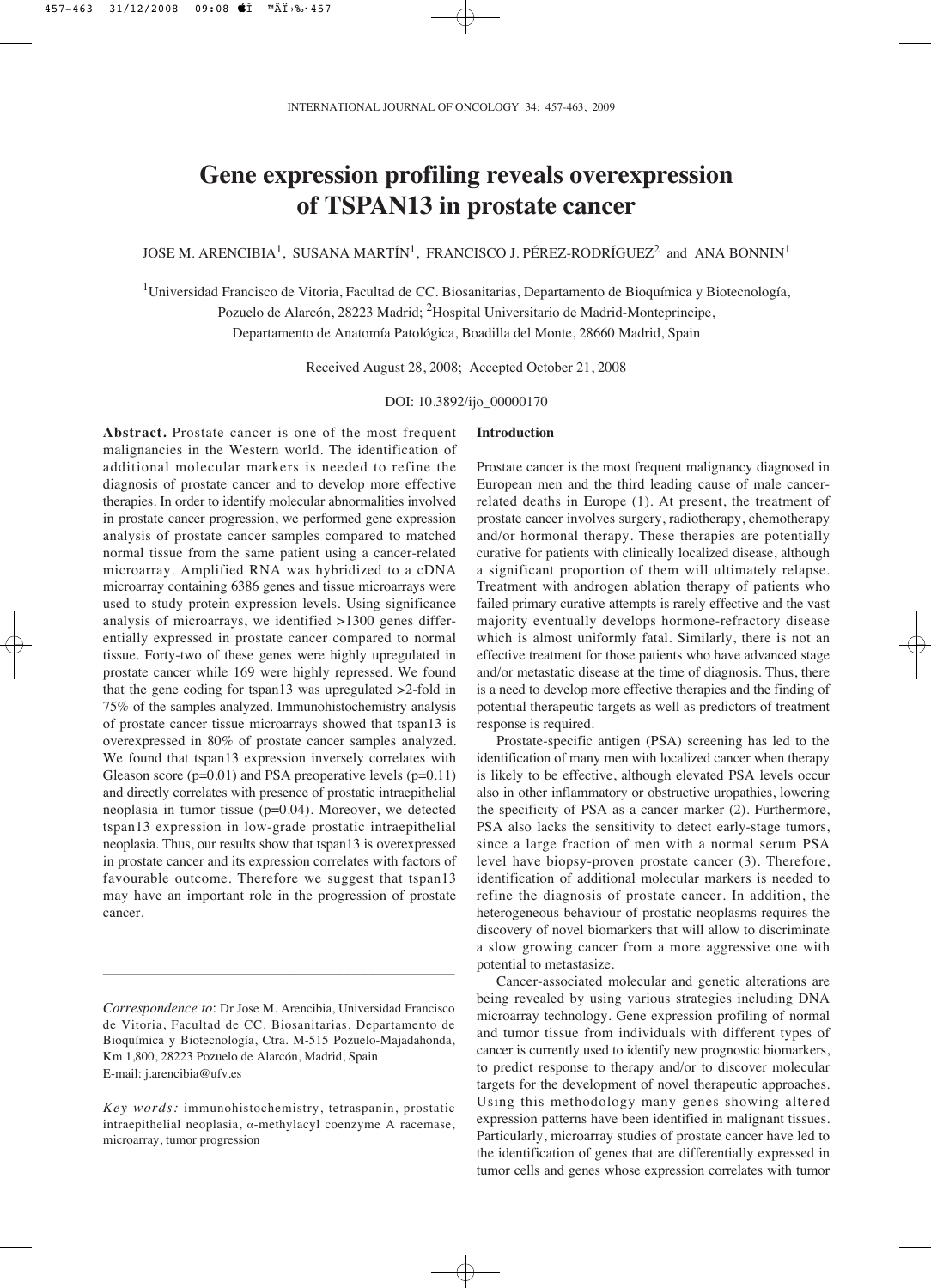grade, metastasis and disease recurrence (4-9). Moreover, using high-throughput molecular analysis several novel prostate cancer markers have been proposed in the past few years, including hepsin  $(7)$ ,  $\alpha$ -methylacyl coenzyme A racemase (*AMACR*) (10), enhancer of zeste homolog 2 (*Drosophila*) (11) and cell surface associated mucin 1 (5). Some of them, such as AMACR and hepsin, are currently undergoing validation as diagnostic tests for prostate cancer. These discoveries have also provided the rationale for the development of new therapies, such as the immunotherapeutic approaches that are being sought using mucin 1 (12).

In this study, we performed gene expression analysis of prostate cancer samples compared to matched normal tissue from the same patient using a cancer-related microarray in order to identify molecular abnormalities involved in prostate cancer progression that can be used as markers of disease and/or as targets for novel therapies.

### **Materials and methods**

*cDNA microarray*. Prostate cancer samples and adjacent normal prostate samples were provided by the Barcelona Hospital Clinic tumor bank (IDIBAPS). The study was approved by the Research Committee of the Universidad Francisco de Vitoria and the Ethics Committee of the Barcelona Hospital Clinic. Pathological data of the samples are shown in Table I. Total RNA was extracted, as previously described (13). Purity and quality of the samples were analyzed by agarose gel electrophoresis. Total RNA  $(5 \mu g)$  was used to generate cDNA with the SuperScript™ choice system for cDNA synthesis (Invitrogen SA, Barcelona, Spain). Doublestranded cDNA was purified by phenol/chlorophorm followed by ethanol precipitation and subsequently used as template for T7 RNA polymerase amplification using the MEGAscript® T7 kit (Ambion, Austin, TX, USA). Amplified RNA (aRNA) from normal prostate was labelled using cyanine 3-conjugated dUTP (Amersham, Piscataway, NJ, USA) while aRNA from tumor samples was labelled with cyanine 5-conjugated dUTP (Amersham). Labelled aRNA mixture (30  $\mu$ g) was hybridized to the CNIO Human Oncochip 1.1c (http://bioinfo.cnio.es/ data/oncochip/) composed of 6386 related cancer genes. Slides were scanned and quantified, as previously described (13).

Initial data analysis was performed using the DNMAD and the preprocessor modules of the Gene Expression Profile Analysis Suite v3.1 (GEPAS; http://www.gepas.org) (14). GenePix files were uploaded into the DNMAD module and normalized using print tip loess without background substraction and flagged points were returned as missing values. The file obtained was submitted to the preprocessor and replicates on the array were averaged after eliminating inconsistent replicates (threshold from the median 0.5). Missing values were imputted using the KNN method  $(K=15)$ after removing those patterns with >4 missing values. The data obtained was analyzed using TIGR MeV (http://www.tm4. org/) (15). Multiple testing to detect differentially expressed genes was carried out using the significance analysis of microarrays (SAM) method (16), using one class analysis and allowing for 1,000 random permutations. Genes identified as statistically significant with SAM were further classified using

Table I. Pathological data of the samples used for cDNA microarray.

| PCA <sub>01</sub><br>$6(3+3)$<br>pT3aN0<br>PCA <sub>02</sub><br>pT <sub>2</sub> cN <sub>0</sub><br>$7(3+4)$<br>PCA <sub>04</sub><br>$7(3+4)$<br>pT2c<br>PCA <sub>05</sub><br>$7(3+4)$<br>pT2cN0<br>PCA <sub>06</sub><br>$6(2+4)$<br>pT2c |  |
|------------------------------------------------------------------------------------------------------------------------------------------------------------------------------------------------------------------------------------------|--|
|                                                                                                                                                                                                                                          |  |
|                                                                                                                                                                                                                                          |  |
|                                                                                                                                                                                                                                          |  |
|                                                                                                                                                                                                                                          |  |
|                                                                                                                                                                                                                                          |  |
| PCA07<br>$9(4+5)$<br>pT2bN0                                                                                                                                                                                                              |  |
| PCA <sub>08</sub><br>$7(4+3)$<br>pT3a                                                                                                                                                                                                    |  |
| PCA09<br>$7(3+4)$<br>pT3b                                                                                                                                                                                                                |  |
| PCA10<br>$5(3+2)$<br>pT2cN0                                                                                                                                                                                                              |  |
| PCA11<br>$7(4+3)$<br>pT <sub>2</sub> cN <sub>0</sub>                                                                                                                                                                                     |  |
| PCA <sub>12</sub><br>$6(3+3)$<br>pT2cN1                                                                                                                                                                                                  |  |
| PCA <sub>13</sub><br>$6(2+4)$<br>pT2cN0                                                                                                                                                                                                  |  |
| PCA <sub>14</sub><br>$7(3+4)$<br>pT3aN0                                                                                                                                                                                                  |  |
| PCA <sub>15</sub><br>$7(3+4)$<br>pT2c                                                                                                                                                                                                    |  |
| PCA16<br>$7(3+4)$<br>рТЗа                                                                                                                                                                                                                |  |
| PCA <sub>17</sub><br>$6(3+3)$<br>pT2c                                                                                                                                                                                                    |  |

the self organizing tree algorithm (SOTA) (17). The data discussed in this publication have been deposited in NCBIs Gene Expression Omnibus (GEO, http://www.ncbi.nlm.nih. gov/geo/) and are accessible through GEO Series accession number GSE9347. Oncomine analysis were performed using Oncomine 3.0, an online database which allows users to query differential expression results for a gene of interest across collected microarray data sets (18).

*Quantitative RT-PCR (qRT-PCR)*. RNA expression analysis by qRT-PCR was performed on an ABI PRISM 7900 HT (Applied Biosystems, Foster City, CA, USA) using SYBR-Green PCR master mix (Applied Biosystems). Total RNA (500 ng) was reverse transcribed and PCR was performed using the Taq Man® gene expression assays (Applied Biosystems) for tumor-associated calcium signal transducer 1 (*TACSTD1*), glycine-N-acyltransferase-like 1 (*GLYATL1*) and *TSPAN13*. Human glyceraldehyde-3-phosphate dehydrogenase was used as internal control.

*Tissue microarray*. The antibody used in this study was raised in rabbit against a peptide corresponding to amino acids 116-128 in the large extracellular region of the tspan13 protein (sequence accession number: NP\_055214) (Pacific Immunology, San Diego, CA, USA). Accumax tissue microarrays (TMA) containing stage II and III prostate cancer cores (Biomol GmbH, Hamburg, Germany) were used. The slides containing the histological core sections were deparaffinized in xylene, rehydrated in graded ethanol (100-80%), washed in distilled water and then boiled for 20 min in 10 mM sodium citrate buffer (pH 6.0) containing 0.05% Tween-20 for antigen retrieval. Sections were blocked with 2% goat serum in 0.05 M Tris-HCl pH 7.6 containing 0.9% NaCl and 0.05% Tween-20 at room temperature and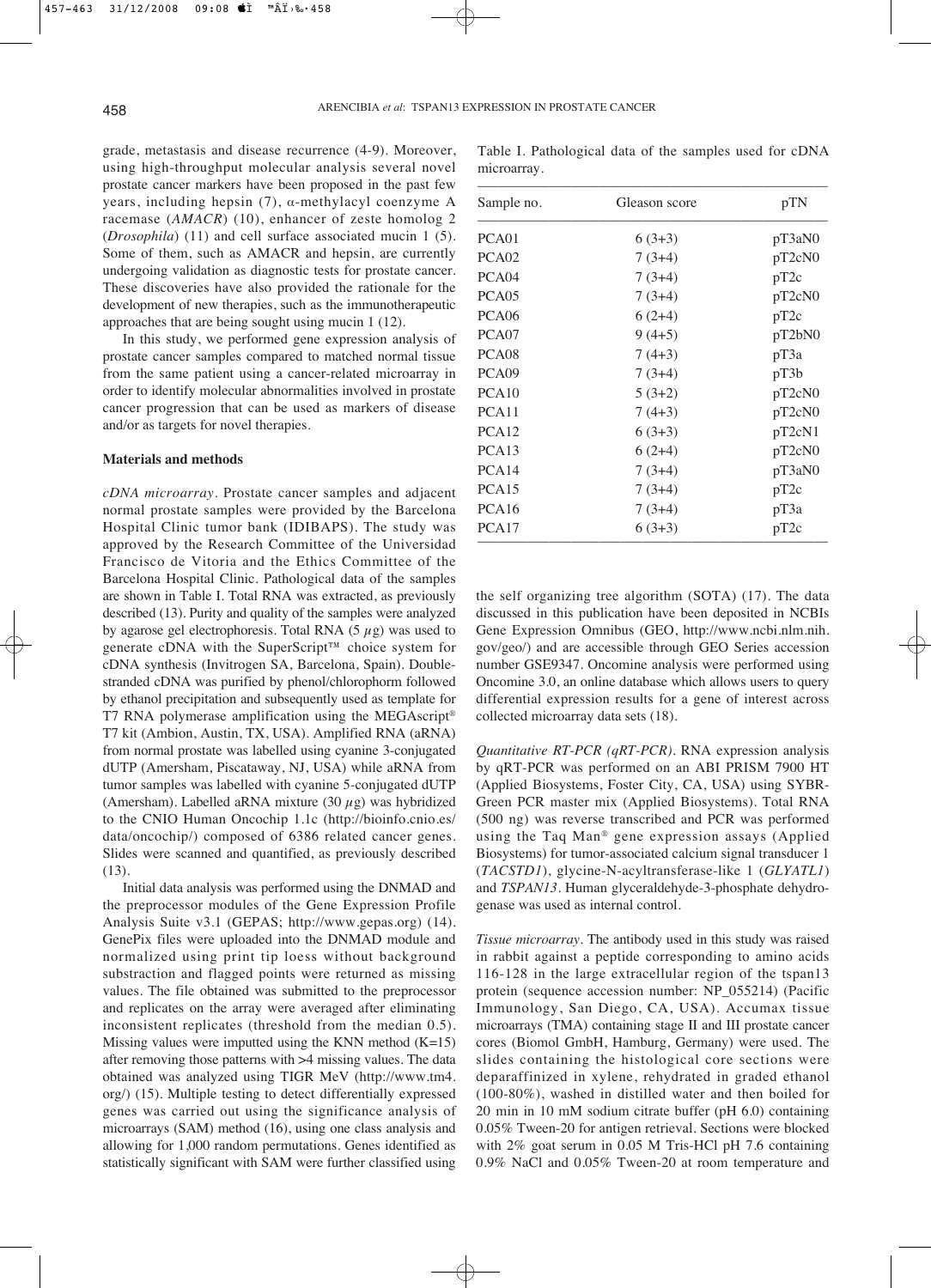

Figure 1. SOTA dendrogram generated by TIGR MeV of significant expressed genes obtained after SAM analysis in 16 prostate cancer samples. Numbers on top of the dendrogram correspond to each prostate cancer analyzed. Each line in the dendrogram corresponds to a SOTA cluster where genes with similar expression patterns are grouped. Numbers on the right correspond to the cluster number and the number of genes included in each cluster. The band under the dendrogram shows the intensity levels of the resultant cluster vectors, which is represented by green and red heat map colouring. Red corresponds to the highest expression level, black corresponds to moderate expression and green to the lowest expression. The horizontal branch length on the left reflects the degree of variability between clusters. SC, SOTA cluster number and N, number of genes included in each cluster.



Figure 2. Box plots of normalized expression units for TSPAN13 in prostate cancer (PC) relative to normal/benign prostate tissue (N) of four different microarray analysis of prostate cancer processed by Oncomine 3.0. Lower and upper line of the box represent 25th and 75th percentiles. Median value is represented by the line within the box. Error bars above and below the box indicate the 90th and 10th percentiles. Dots above and below the box represent the maximum and the minimum values. Data originally obtained by A, Lapointe *et al* (5); B, Tomlins *et al* (36); C, Vanaja *et al* (38) and D, Dhanasekaran *et al* (37).

then incubated with rabbit anti-tspan13 polyclonal antibody at 1:25 dilution or prediluted rabbit anti-AMACR polyclonal antibody (ABCAM, Cambridge, UK) overnight at 4˚C. After blocking endogenous peroxidase with  $3\%$  H<sub>2</sub>O<sub>2</sub>, bound antibody was detected with Rabbit ExtrAvidin® Peroxidase staining kit (Sigma, St. Louis, MO, USA) according to the manufacturer's instructions and visualized using 3-amino-9 ethylcarbazole as a chromogenic substrate. Slides were counterstained using Mayer's haematoxylin. Specificity of labelling was confirmed by both omission of the primary antibody and preincubation of the primary antibody with the immunizing peptide. The intensity of staining was graded semiquantitatively and each tissue core was assigned a score on a scale from 0 to 3, designated as 0 (negative), 1 (weak), 2

(moderate) and 3 (strong). Then, duplicate cores from each patient were averaged before statistical analysis. Digital images were taken using NIS-Elements image processing software with a Zeiss Axiophot microscope coupled to a Nikon DS-2Mv digital camera.

*Statistics*. Statistical analysis was performed using SSPS software (SPSS Inc. Chicago, IL, USA). Bivariate correlation was used to assess potential significant associations between prognostic clinicopathological parameters and tspan13 or AMACR protein expression. Therefore, the staining intensity from duplicate cores from the same patient was averaged and samples that scored <1 were considered negative. Values are expressed as mean  $\pm$  SD. All statistical tests were two-sided and a p<0.05 was considered statistically significant.

## **Results**

*Gene expression profiles in prostate cancer samples*. We analyzed the expression levels of genes in prostate cancer tissue by hybridization of aRNA to a cDNA microarray representing >6000 cancer-related genes. After one class SAM analysis, 1454 sequences corresponding to 1358 unique genes were found to be significantly expressed in prostate cancer at a  $\Delta$  value threshold of 2 with a median of false discovery rate (FDR) of 0.077% (data not shown). Using SOTA, these genes were further classified in 21 clusters divided in two main arms of centroids vectors in the dendrogram corresponding to genes under- and overexpressed in prostate cancer compared to normal prostate tissue (Fig. 1). Most of the genes (94%) whose expression varied slightly across all the samples analyzed were classified into six clusters while clusters number 6, 9, 10 and 15 included only one gene, being activating transcription factor 3 (*ATF3*), complement component 7 (*C7*), osteoglycin (*OGN*) and *AMACR*, respectively. Forty-two highly induced genes were classified in clusters 15 to 20 in the lower arm of the dendrogram while 169 highly repressed genes where grouped in clusters 4 to 12 (Fig. 1). Among highly induced genes, *AMACR* was overexpressed >2-fold in all the samples analyzed (100%) and was classified as a single gene cluster after SOTA analysis, whereas overexpression of *TACSDT1* was found in 87.5% of the samples and *GLYATL1*, golgi membrane protein 1 (*GOLM1*) and *TSPAN13* in 75% of the samples. *TSPAN13* and *GLYATL1* were classified by SOTA analysis in cluster number 17 together with fructose-1,6-bisphosphatase 1 (*FBP1*). Among highly repressed genes, only two genes encoding for pleckstrin homology-like domain, family A, member 2 (*PHLDA2*) and for eukaryotic translation initiation factor 3, subunit A (*EIF3A*) were underexpressed >2-fold in all the samples analyzed, while several genes such as osteoglicin (*OGN*), tumor protein p73-like (*TP73L*) or annexin A1 (*ANXA1*) were downregulated in 81.2, 68.7 and 62.5% of the samples, respectively.

Gene expression changes observed by microarray analysis were confirmed by qRT-PCR for selected genes. RNA expression levels for *TACSTD1*, *TSPAN13* and *GLYATL1* in prostate cancer compared to normal tissue determined by qRT-PCR did not vary from those obtained in the microarray analysis (not shown). In addition, we used Oncomine to interrogate publicly available prostate cancer expression array data sets. As shown in Fig. 2, *TSPAN13* is significantly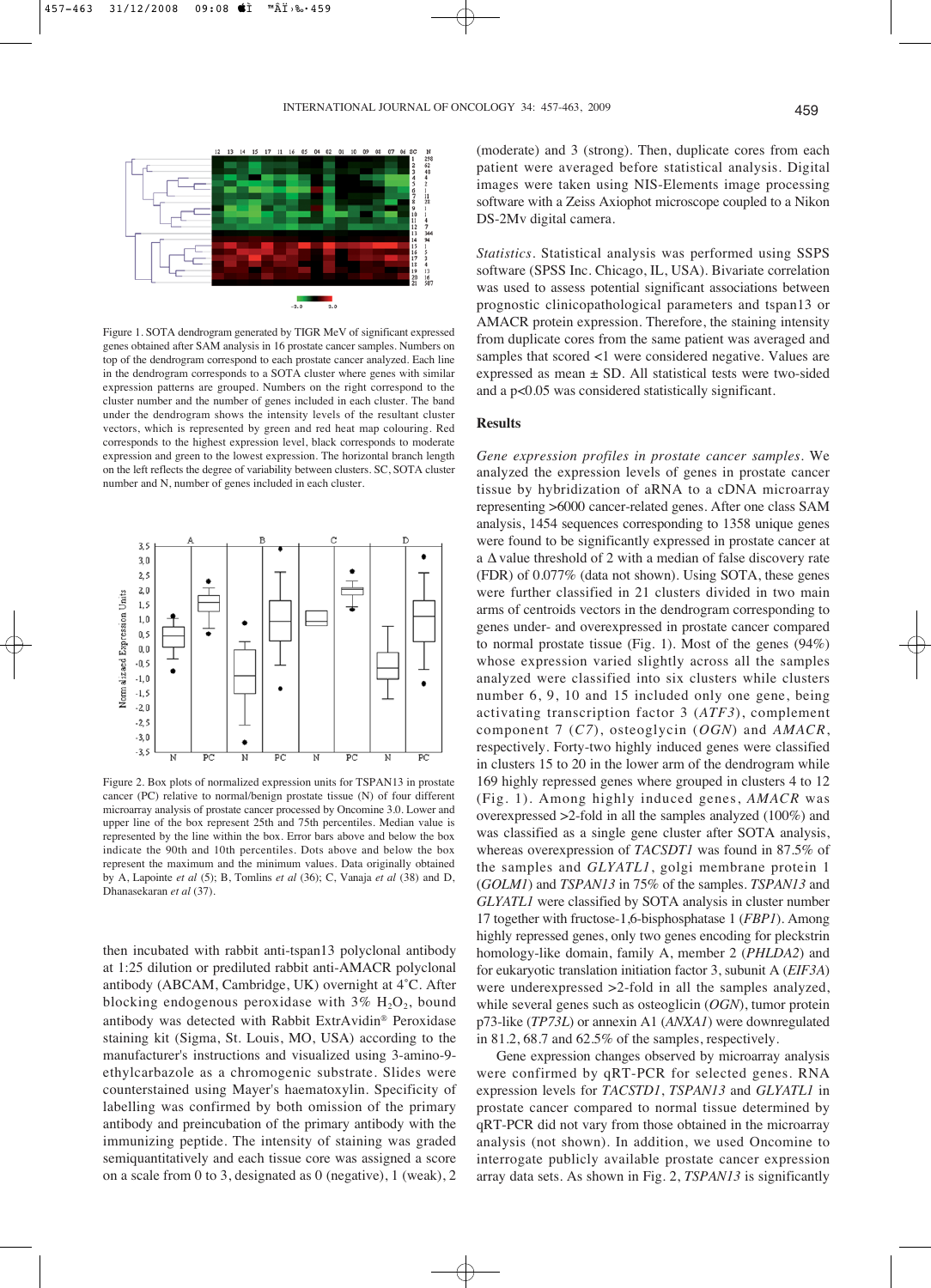

Figure 3. Immunohistochemical staining of prostate tissue using anti-tspan13 (A, C, E and G) or anti-AMACR polyclonal antibodies (B, D, F and H). Representative images for normal prostate (A and B), low-grade PIN (C and D), prostate cancer GS 7 (E and F) and GS 9 (G and H) are shown. Bar in the bottom-right corner of each image indicates magnification (50  $\mu$ m).

overexpressed in prostate cancer compared to normal prostate tissue. Consistent with our analysis, Oncomine also showed significant differential expression in prostate cancer compared with normal tissue for upregulated genes, such as *AMACR*, *TACSTD1* and *GOLM1*, as well as downregulated ones such as *EIF3A*, *OGN*, *TP73L* or *ANXA1* (not shown).

*Immunohistochemistry*. To study protein levels of tspan13 and AMACR in prostate cancer samples, we performed immunohistochemistry analysis using prostate cancer TMA (Fig. 3). Pathological grade of tissue samples contained in TMA slides varied from Gleason score (GS) 6 to 10, although most represented samples were GS 7 (34 patients) and GS 9 (39 patients) and only one corresponded to GS 10. In total, we analyzed 175 cores from 88 prostate cancer patients. Specific immunostaining was achieved using the polyclonal antibody generated against tspan13 since no staining was observed in negative controls (Fig. 4). The two cores from the same patient representing GS 10 were negative for both tspan13 and AMACR and therefore were not included in the analysis (not shown). In total, 80.7 and 78.4% of the patients did express tspan13 and AMACR proteins, respectively, with an average staining score of 1.73±0.64 for tspan13 and 1.88±0.78 for AMACR.



Figure 4. Prostate cancer tissue immunostaining using anti-tspan13 polyclonal antibody (A and B). Specificity of antibody binding to tspan13 was confirmed by omitting primary antibody (C and D) or by preincubating the primary antibody with the immunizing peptide (E and F). Haematoxylin-eosin staining (G and H). Bar in the bottom-right corner of the figure indicates magnification: 100  $\mu$ m (A, C, E and G); 50  $\mu$ m (B, D, F and H).

Expression of tspan13 was inversely correlated with GS (p=0.01) since staining for tspan13 decreased from 1.75±0.96 in prostate cancer patients of GS 6 to 1.28±0.87 in GS 9. Similarly, staining intensity for tspan13 was also inversely correlated with preoperative PSA levels, although it was not statistically significant (p=0.11). Direct correlation between tspan13 expression and presence of prostatic intraepithelial neoplasia (PIN) in tumor tissue was also significant (p=0.04) (Table II). On the contrary, AMACR staining showed no significant correlation with GS, PIN or PSA preoperative levels (Table II).

The TMA used in this study included 8 cores representing non-neoplastic tissue from 8 prostate cancers patients. Upon pathological examination, only two of these cores were normal prostate tissue, while the rest corresponded to lowgrade PIN. Tspan13 immunostaining was positive in all the PIN samples and negative in normal tissue while AMACR immunostaining was positive in only four of the PIN samples (Fig. 3). Average staining of these samples was 0.63±0.52 for tspan13 and 0.25±0.71 for AMACR.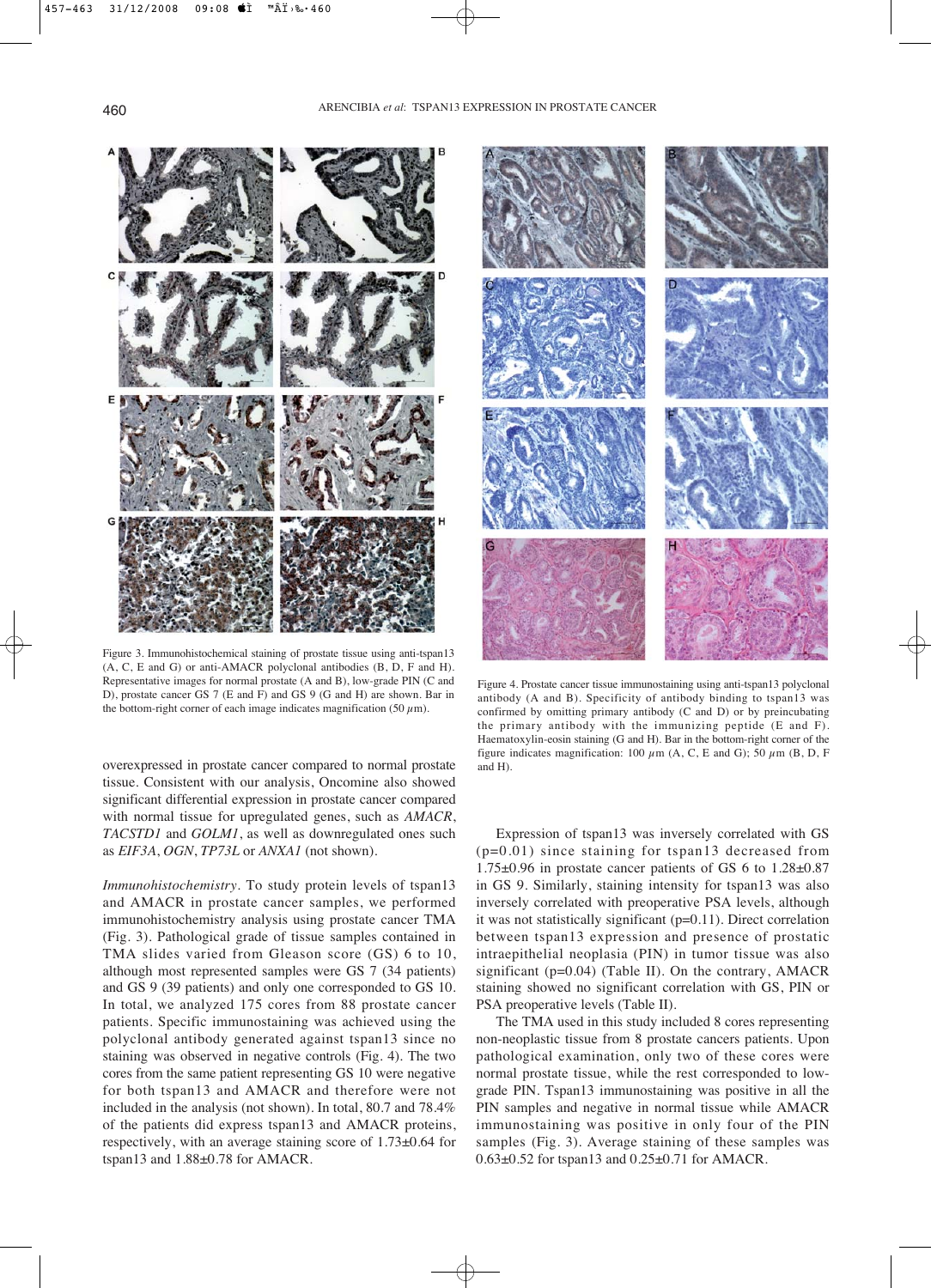| <b>GS</b>      | Percentage of<br>positive samples |              | Average staining<br>intensity |                 |
|----------------|-----------------------------------|--------------|-------------------------------|-----------------|
|                | Tspan13                           | <b>AMACR</b> | Tspan13                       | <b>AMACR</b>    |
| 6              | 100.00                            | 75.00        | $1.75 \pm 0.96$               | $1.63 \pm 1.38$ |
| 7              | 88.24                             | 91.18        | $1.68 \pm 0.77$               | $1.63 \pm 0.81$ |
| 8              | 90.91                             | 81.82        | $1.32 \pm 0.46$               | $1.41 \pm 0.70$ |
| 9              | 69.23                             | 66.67        | $1.28 \pm 0.87$               | $1.44 \pm 1.10$ |
| P <sup>c</sup> |                                   |              | $-0.26$                       | $-0.12$         |
| p <sup>b</sup> |                                   |              | 0.01                          | 0.23            |
| <b>PSA</b>     |                                   |              |                               |                 |
| (ng/ml)        |                                   |              |                               |                 |
| $0-10$         | 80.39                             | 76.47        | $1.54\pm0.86$                 | $1.49 \pm 0.94$ |
| $10-20$        | 88.00                             | 88.00        | $1.46\pm 0.67$                | $1.66 \pm 0.85$ |
| >20            | 66.67                             | 66.67        | $1.13 \pm 0.68$               | $1.33 \pm 1.04$ |
| P <sup>c</sup> |                                   |              | $-0.17$                       | nc              |
| p <sub>b</sub> |                                   |              | 0.11                          |                 |
| <b>PIN</b>     |                                   |              |                               |                 |
| Negative       | 65.71                             | 65.71        | $1.27 \pm 0.86$               | $1.41 \pm 1.12$ |
| Positive       | 90.57                             | 86.79        | $1.58 \pm 0.75$               | $1.58 \pm 0.82$ |
| P <sup>c</sup> |                                   |              | 0.21                          | 0.11            |
| p <sub>b</sub> |                                   |              | 0.04                          | 0.31            |

Table II. Correlation between clinicopathological factors and tspan13 or AMACR immunostaining.

GS, Gleason score; AMACR,  $\alpha$ -methylacyl coenzyme A racemase; PSA, prostate-specific antigen; PIN, prostatic intraepithelial neoplasia; nc, not correlative. <sup>a</sup>Pearson's coefficient. <sup>b</sup>P-value.

–––––––––––––––––––––––––––––––––––––––––––––––––

## **Discussion**

We generated expression profiles of 16 prostate cancers using the CNIO Human Oncochip 1.1c to identify differentially expressed genes that can be potentially used as diagnostic or prognostic tools, as well as targets for new therapeutic approaches. Using SAM, we found >1300 genes significantly expressed in prostate cancer compared to adjacent normal tissue. Because most of these genes varied slightly among all the samples analyzed, we used SOTA to further classify significant genes in clusters of highly repressed and highly expressed genes. SOTA provides the possibility of reducing number of gene patterns obtained by microarray analysis to a scale in which differences and similarities among patterns can be easily analyzed. Also, it allows the management of the resolution with which the system is analyzed producing dendograms that describe the system at different hierarchical levels (17).

We found that  $>2/3$  of highly deregulated genes in our study were downregulated. Tumor suppressor proteins are usually lost during cancer progression and underexpression or loss of gene expression in tumor cells compared to normal tissue has been used to identify tumor suppressor genes. Among the genes that we found to be downregulated in

prostate cancer, only *PHLDA2* and *EIF3A* gene expression levels were >2-fold lower than in normal tissue in all the samples analyzed.

The *PHLDA2* gene is located in 11p15.5, an imprinted region in chromosome 11 predicted to harbour several tumor suppressor genes and it has been suggested that PHLDA2 may play a role in negatively regulating tissue growth by participating in programmed cell death (19). Thus, PHLDA2 could be considered as novel tumor suppressor protein in prostate cancer, and the decreased level of *PHLDA2* expression that we detected may be involved in prostate cancer progression, although further studies are necessary to confirm its function in prostate cancer.

The other gene that we found downregulated in all samples analyzed, *EIF3A*, codes for the largest subunit of eukaryotic translation initiation factor eIF3. Altered eIFs function can influence protein synthesis and therefore cause abnormal cell growth and malignant transformation. Further studies will determine whether the reduced expression that we found for *EIF3A* in prostate cancer may correlate with disease prognosis and/or progression.

Several genes that we observed to be upregulated in our study have been previously related with prostate cancer progression and it has been suggested their use as potential markers for the detection of cancer or as targets for new therapeutic approaches for the treatment of prostate cancer. Among the highly expressed genes, we found that *AMACR* gene was overexpressed in all the samples analyzed. We have also confirmed AMACR protein overexpression in a large number of prostate cancer samples by immunohistochemistry analysis using TMA, with 78.4% of the cases analyzed showing positive staining. Our results are therefore in agreement with those obtained previously by other groups (10,20,21). These studies also support the use of AMACR to confirm the presence of prostate cancer in histological sections. Moreover, its combination with novel basal marker antigens such as p63 has been suggested to aid in the detection of difficult cases (22,23). Even though, AMACR staining should be interpreted with caution, since its expression in nonneoplastic prostate is age-related (24) and it has significant limitations in morphologically difficult prostate cancer (25).

Another gene widely overexpressed in our study is *TACSTD1*, a carcinoma associated antigen also known as *Ep-CAM* (epithelial cell adhesion molecule). This protein functions as a homophilic cell-cell adhesion molecule with cadherin-modulating properties which is involved in epithelial cell proliferation and tumor progression (26). TACSTD1 has been shown to be overexpressed in several types of cancers such as breast (27), ovarian (28) and prostate (29) and monoclonal antibodies designed to bind TACSTD1 have been tested in phase I trials in patients with advanced prostate cancer (30,31).

Among the highly expressed genes, *TSPAN13* was overexpressed >2-fold compared to normal prostate in 75% of the samples analyzed. *TSPAN13* gene codes for a membrane protein that belongs to the transmembrane 4 superfamily of proteins, also known as the tetraspanin family. Based on protein sequence similarities there are at least 33 putative family members in humans (UniProt Knowledgebase Release 12.8) (32) characterized by their four transmembrane regions,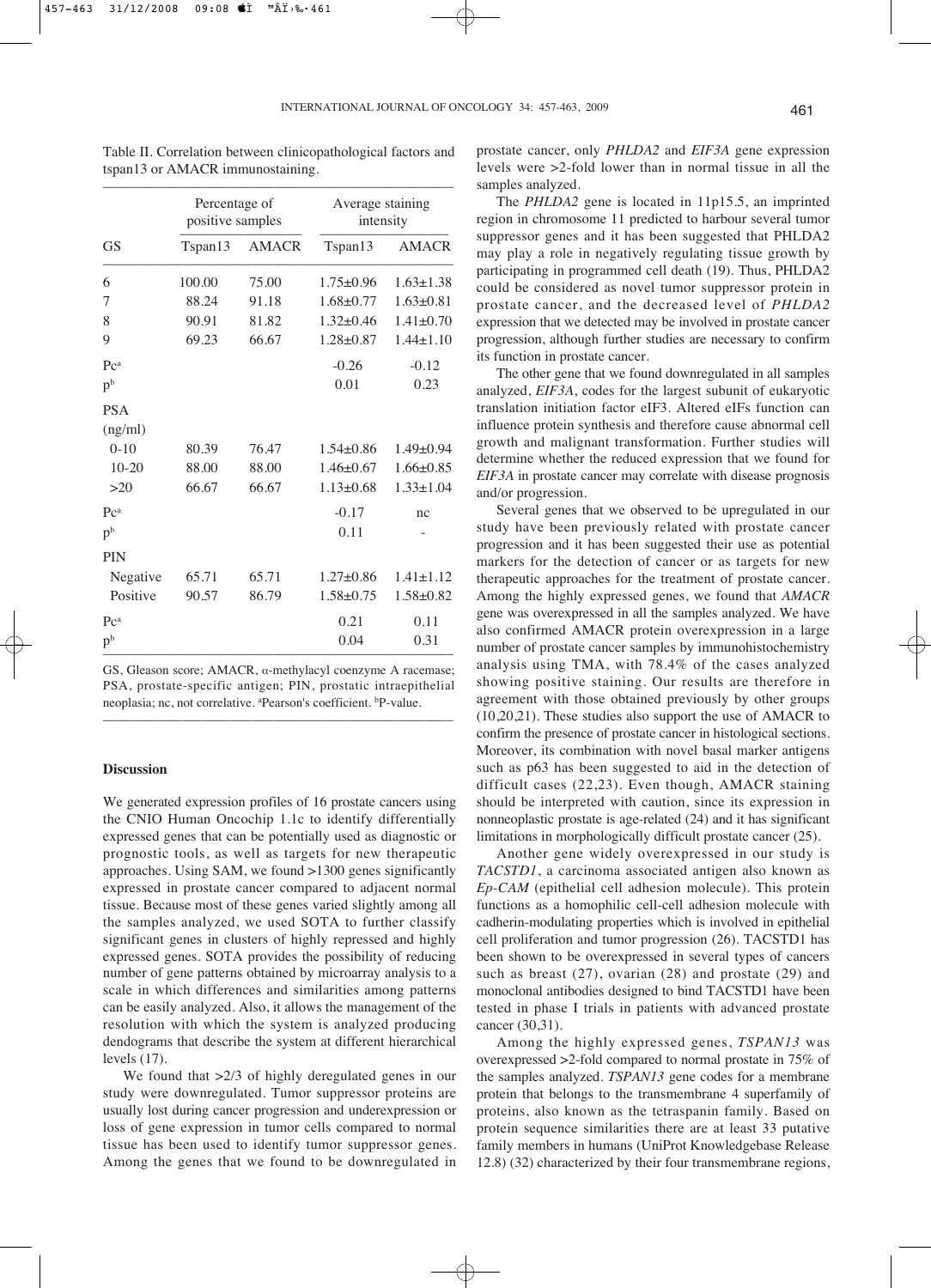two extracellular and one intracellular loops, and two short Nand C-terminal cytoplasmic domains. Although the function of most members of the family is currently unknown, a relevant feature of the tetraspanins is their potential to associate with other transmembrane proteins forming tetraspanin-enriched microdomains providing a scaffold for the transmission of external stimuli to intracellular signalling components (33,34). Our present results are in agreement with several microarray studies that have found *TSPAN13* overexpression in prostate cancer samples (5,35-38). Moreover, *TSPAN13* has been included in a 'feature' representing genes more highly expressed in prostate adenocarcinoma (5). Together with *TSPAN13*, other genes that we found by cDNA microarray analysis to be overexpressed in prostate cancer such as *AMACR*, *TACSTD1*, *FBP1* (fructose-1,6-bisphosphatase 1) and *GOLM1* (Golgi membrane protein 1) have been also included in this 'feature' (5).

Oncomine analysis shows that *TSPAN13* is also significantly overexpressed in mucinous, clear cell and endometrioid adenocarcinomas of the ovary (39), breast cancer (40,41), testicular germ cell tumors (42-44), bladder carcinoma (45) and B-cell acute lymphoblastic leukaemia (46). In breast cancer, *TSPAN13* gene overexpression is related with oestrogen and progesterone receptor status being significantly higher in oestrogen receptor and progesterone receptor positive breast cancers (40,41). Presence of oestrogen and/or progesterone receptor is associated with favourable prognosis in breast cancer. Furthermore, expression of *TSPAN13* was found by microarray analysis to be associated with a less aggressive phenotype of breast cancer cells (47). In addition, it has been suggested recently that tspan13 acts as a tumor suppressor protein in breast cancer, since transfection of a breast cancer cell line that expressed low levels of mRNA for tspan13 with a vector containing *TSPAN13* fused to *GFP* inhibited cell growth and invasion (48).

In our study, we show that overexpression of tspan13 mRNA in prostate cancer is correlated with an increase of protein level in cancer tissue. We found that 80.7% of the patients analyzed were positive for tspan13 and that the staining intensity was inversely correlated with GS. Higher Gleason patterns (GS 8-10), usually associated with unfavourable prognosis and with a higher metastasic potential, showed decreased level of tspan13 expression than lower Gleason patterns (GS 6-7). Similarly, we found an inverse correlation between tspan13 expression and preoperative PSA levels which are associated with the interval to biochemical progression after radical prostatectomy (49). Moreover, patients with high Gleason score and high PSA levels had shorter progression-free survival after radical prostatectomy (50,51). Since the frequency of tspan13 overexpression decreased in higher Gleason patterns and higher preoperative PSA levels, it seems likely that tspan13 may play a protective role in prostate cancer.

We found that tspan13 is expressed also in PIN lesions that usually accompany prostate cancer in histological tissue sections. It will be important to determine the presence of tspan13 protein in other preneoplastic lesions such as highgrade PIN and proliferative inflammatory atrophy as well as in benign prostatic hyperplasia. Future studies will address these issues as well as will focus on the biological function of

tspan13 in prostate cancer tumorigenesis. Although known members of the tetraspanin family are involved in signal transduction events related with cell motility, the function of tspan13 in prostate cancer is not known. Whether tspan13 behaves as a tumor metastasis suppressor in prostate cancer as some other members of the tetraspanin family like CD82/ Kai1 (52) has to be determined with additional studies. Further insights into the role that tspan13 plays in prostate cancer progression may provide a rationale for its use as a diagnostic tool to detect early stage prostate cancers. Also, the predicted membrane localization of tspan13 makes it an attractive target for immunotherapy approaches, as is the case of TACSTD1 or MUC1.

In conclusion, using gene expression analysis we found that the gene TSPAN13 is upregulated in prostate cancer samples compared with matching normal tissue. We also confirmed that tspan13 protein is overexpressed in a high percentage of prostate cancer samples by tissue microarrays and its expression correlates with factors of favourable outcome for prostate cancer. Therefore, tspan13 may have an important role in the progression of prostate cancer.

#### **Acknowledgements**

We are grateful to Dr A. Dopazo and Dr L. Lombardia for help with cDNA microarrys and to R. Alvarez and G. Luengo for technical assistance. This study was supported by grants from Comunidad Autonoma de Madrid (08.1/0002.1/2001) and Universidad Francisco de Vitoria.

## **References**

- 1. Ferlay J, Autier P, Boniol M, Heanue M, Colombet M and Boyle P: Estimates of the cancer incidence and mortality in Europe in 2006. Ann Oncol 18: 581-592, 2007.
- 2. Brawer MK: Prostate-specific antigen. Semin Surg Oncol 18: 3-9, 2000.
- 3. Thompson IM, Pauler DK, Goodman PJ, *et al*: Prevalence of prostate cancer among men with a prostate-specific antigen level < or =4.0 ng per milliliter. N Engl J Med 350: 2239-2246, 2004.
- 4. Dhanasekaran SM, Barrette TR, Ghosh D, *et al*: Delineation of prognostic biomarkers in prostate cancer. Nature 412: 822-826, 2001.
- 5. Lapointe J, Li C, Higgins JP, *et al*: Gene expression profiling identifies clinically relevant subtypes of prostate cancer. Proc Natl Acad Sci USA 101: 811-816, 2004.
- 6. Luo J, Duggan DJ, Chen Y, *et al*: Human prostate cancer and benign prostatic hyperplasia: molecular dissection by gene expression profiling. Cancer Res 61: 4683-4688, 2001.
- 7. Magee JA, Araki T, Patil S, *et al*: Expression profiling reveals hepsin overexpression in prostate cancer. Cancer Res 61: 5692-5696, 2001.
- 8. Singh D, Febbo PG, Ross K, *et al*: Gene expression correlates of clinical prostate cancer behavior. Cancer Cell 1: 203-209, 2002.
- 9. Welsh JB, Sapinoso LM, Kern SG, *et al*: Large-scale delineation of secreted protein biomarkers overexpressed in cancer tissue and serum. Proc Natl Acad Sci USA 100: 3410-3415, 2003.
- 10. Xu J, Stolk JA, Zhang X, *et al*: Identification of differentially expressed genes in human prostate cancer using subtraction and microarray. Cancer Res 60: 1677-1682, 2000.
- 11. Varambally S, Dhanasekaran SM, Zhou M, *et al*: The polycomb group protein EZH2 is involved in progression of prostate cancer. Nature 419: 624-629, 2002.
- 12. Li Y and Cozzi PJ: MUC1 is a promising therapeutic target for prostate cancer therapy. Current Cancer Drug Targets 7: 259, 2007.
- 13. Arencibia JM, Del Rio M, Bonnin A, Lopes R, Lemoine NR and Lopez-Barahona M: Doxazosin induces apoptosis in LNCaP prostate cancer cell line through DNA binding and DNAdependent protein kinase down-regulation. Int J Oncol 27: 1617-1623, 2005.